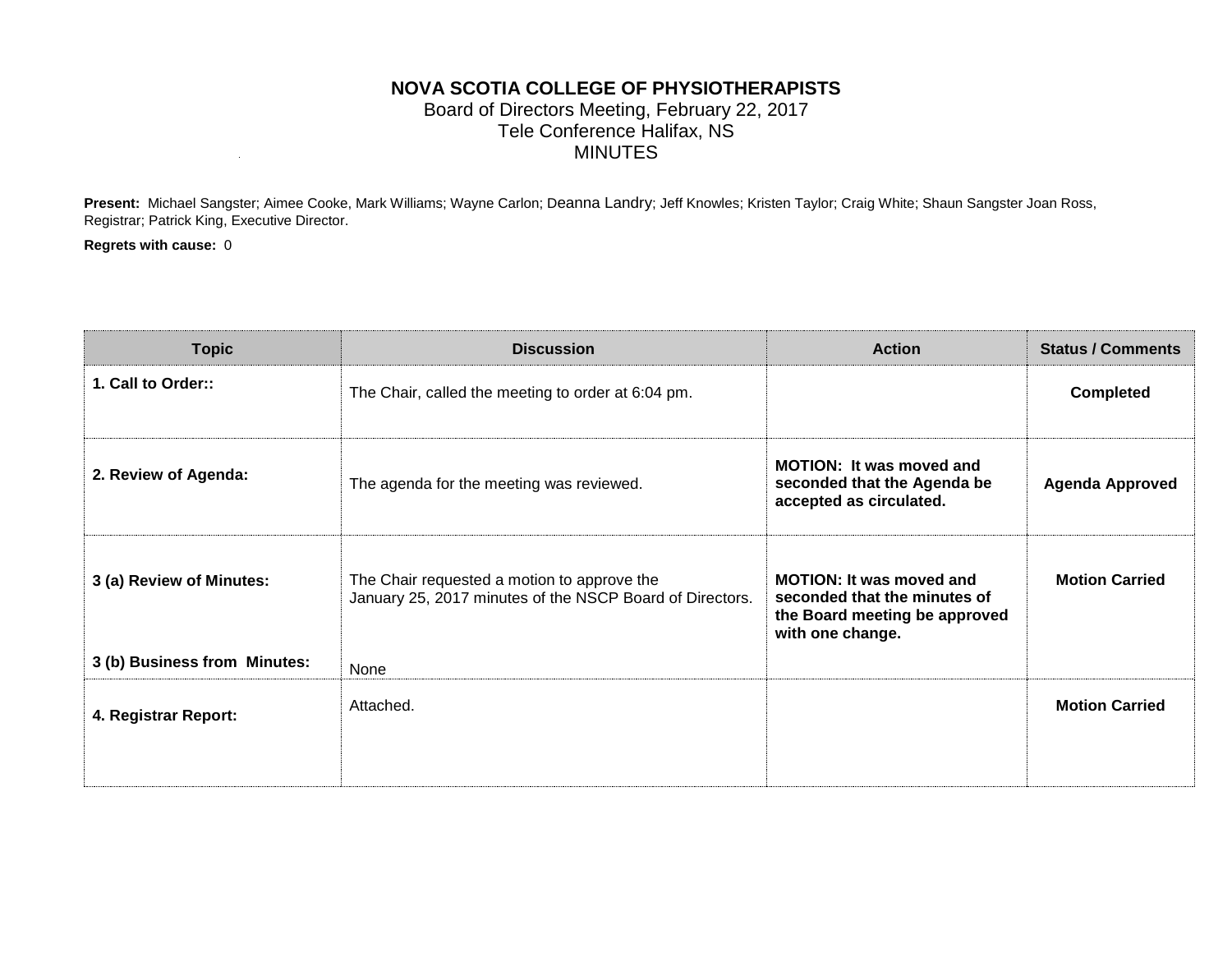# **NOVA SCOTIA COLLEGE OF PHYSIOTHERAPISTS**

#### Board of Directors Meeting, February 22, 2017 Tele Conference Halifax, NS MINUTES

| <b>Topic</b>                         | <b>Discussion</b>                                                                                                                                                                                                                                                                                                                                                                                                                | <b>Action</b>                                                                                    | <b>Status / Comments</b> |
|--------------------------------------|----------------------------------------------------------------------------------------------------------------------------------------------------------------------------------------------------------------------------------------------------------------------------------------------------------------------------------------------------------------------------------------------------------------------------------|--------------------------------------------------------------------------------------------------|--------------------------|
| <b>5. Executive Directors Report</b> | Attached                                                                                                                                                                                                                                                                                                                                                                                                                         | <b>MOTION: It was moved and</b><br>seconded that the Executive<br>Director's Report be approved. | <b>Motion Carried</b>    |
| 6. Treasurer's Report                | Mark Williams, Treasurer, reviewed the January 31, 2016<br><b>NSCP Financial Statements.</b>                                                                                                                                                                                                                                                                                                                                     | MOTION: It was moved and<br>seconded that the financial<br>statements be accepted.               | <b>Motion Carried</b>    |
| 7. Committee Reports:                |                                                                                                                                                                                                                                                                                                                                                                                                                                  |                                                                                                  |                          |
| a) Investigations Committee:         | Mr. King reported that one complaint was still under<br>consideration.                                                                                                                                                                                                                                                                                                                                                           |                                                                                                  |                          |
| b) Alliance:                         | Nothing new to report.                                                                                                                                                                                                                                                                                                                                                                                                           |                                                                                                  |                          |
| c) Practice Standards:               | Aimee reported that a couple of Standards were being<br>reviewed for the meeting on Monday next.                                                                                                                                                                                                                                                                                                                                 |                                                                                                  |                          |
| d) Peer Assessment:                  | A meeting of the Peer Assessment Committee was<br>held on February 4, 2017 which called for some<br>significant re-arrangements of assessments to the<br>Quality Practice Program (QPP). The QPP was<br>designed to assure that licensed physiotherapists<br>continue to practice competently throughout their<br>professional career. Instrumental in this process are<br>seven (7) core roles expected of the physiotherapist: |                                                                                                  |                          |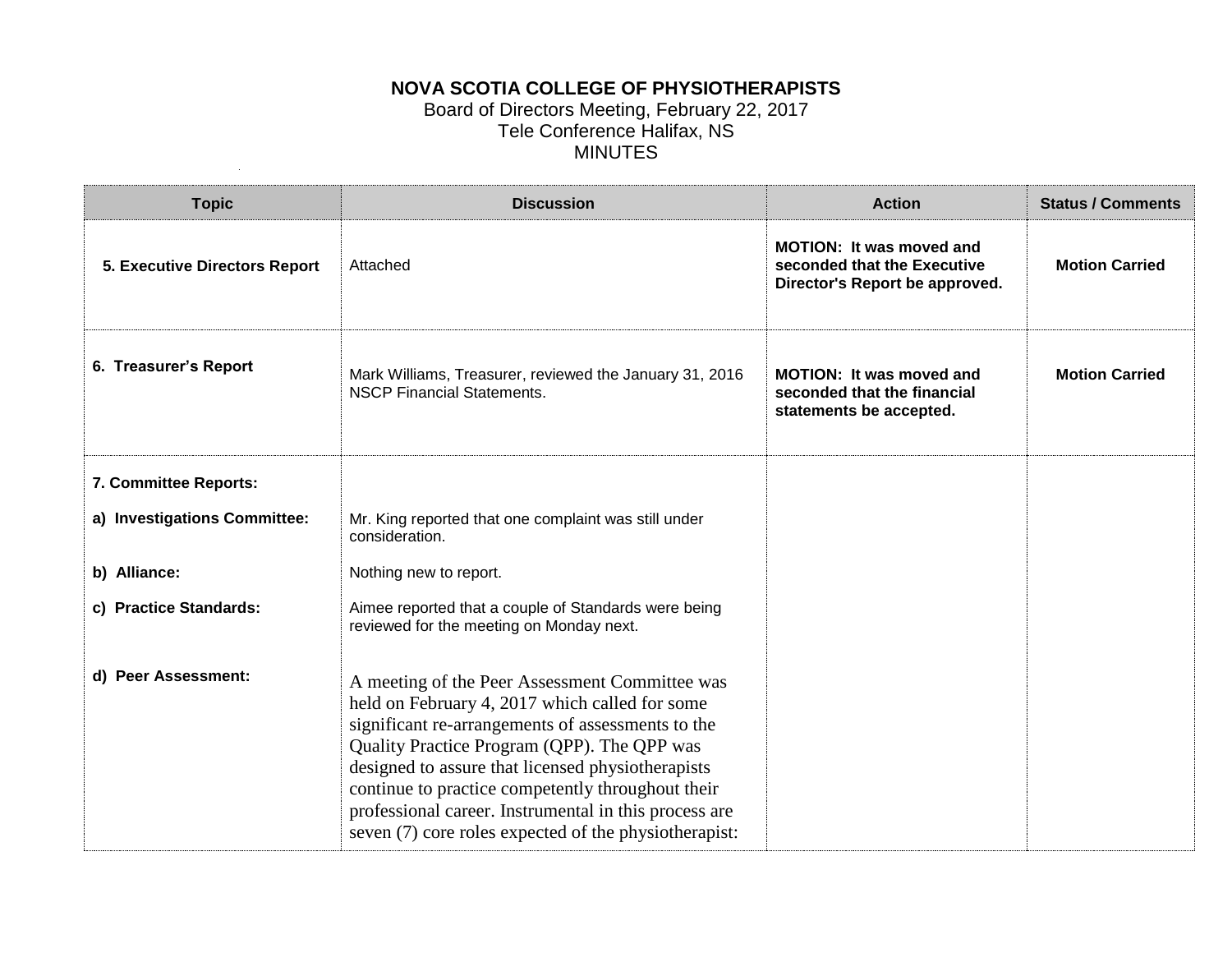## **NOVA SCOTIA COLLEGE OF PHYSIOTHERAPISTS**

#### Board of Directors Meeting, February 22, 2017 Tele Conference Halifax, NS MINUTES

| <b>Topic</b>             | <b>Discussion</b>                                                                                                                                                                                                                                                                                                                                                                                                                                                                                                                                                                                                                                                                                                  | <b>Action</b> | <b>Status / Comments</b> |
|--------------------------|--------------------------------------------------------------------------------------------------------------------------------------------------------------------------------------------------------------------------------------------------------------------------------------------------------------------------------------------------------------------------------------------------------------------------------------------------------------------------------------------------------------------------------------------------------------------------------------------------------------------------------------------------------------------------------------------------------------------|---------------|--------------------------|
|                          | the Physiotherapist as Expert, as Communicator, as<br>Collaborator, as Manager, as an Advocate, as a<br>Scholarly Practitioner and conducting themselves as a<br>Professional. These roles are fully explained in the<br><b>Competency Based Professional Practice Standards. It</b><br>is these roles that are assessed in the QPP.<br><b>QUALITY PRACTICE PROGRAM COMPONENTS:</b><br>consists of three timed assessments, a) at the time of<br>the members annual registration or renewal of<br>licensure, b) the Portfolio Review (once every 5<br>years) and the final component c) the On Site Review,<br>once every 5 years. The committee agreed to the<br>rearrangement of certain assessments as follows: |               |                          |
|                          | a) Registration/Renewal assesses: 1) Liability<br>Insurance Coverage and 2) Jurisprudence Knowledge<br>b) Portfolio Review assesses: 1) Resume Uploaded<br>to SkyPort (Manager, Expert) 2) Job Description<br>Uploaded to SkyPort (Expert, Manager)<br>3) Last five years of CE Records on SkyPort<br>(Scholarly) 4) Patient Care Self-assessment Tool<br>(Scholarly) 5) Learning Experience Form (Scholarly)<br>and 6) Professional Self-assessment Report<br>(Scholarly)<br>Mr King indicated the call for nominations for the Board                                                                                                                                                                             |               |                          |
| f) Nominating Committee: | had reaped no replies.                                                                                                                                                                                                                                                                                                                                                                                                                                                                                                                                                                                                                                                                                             |               |                          |